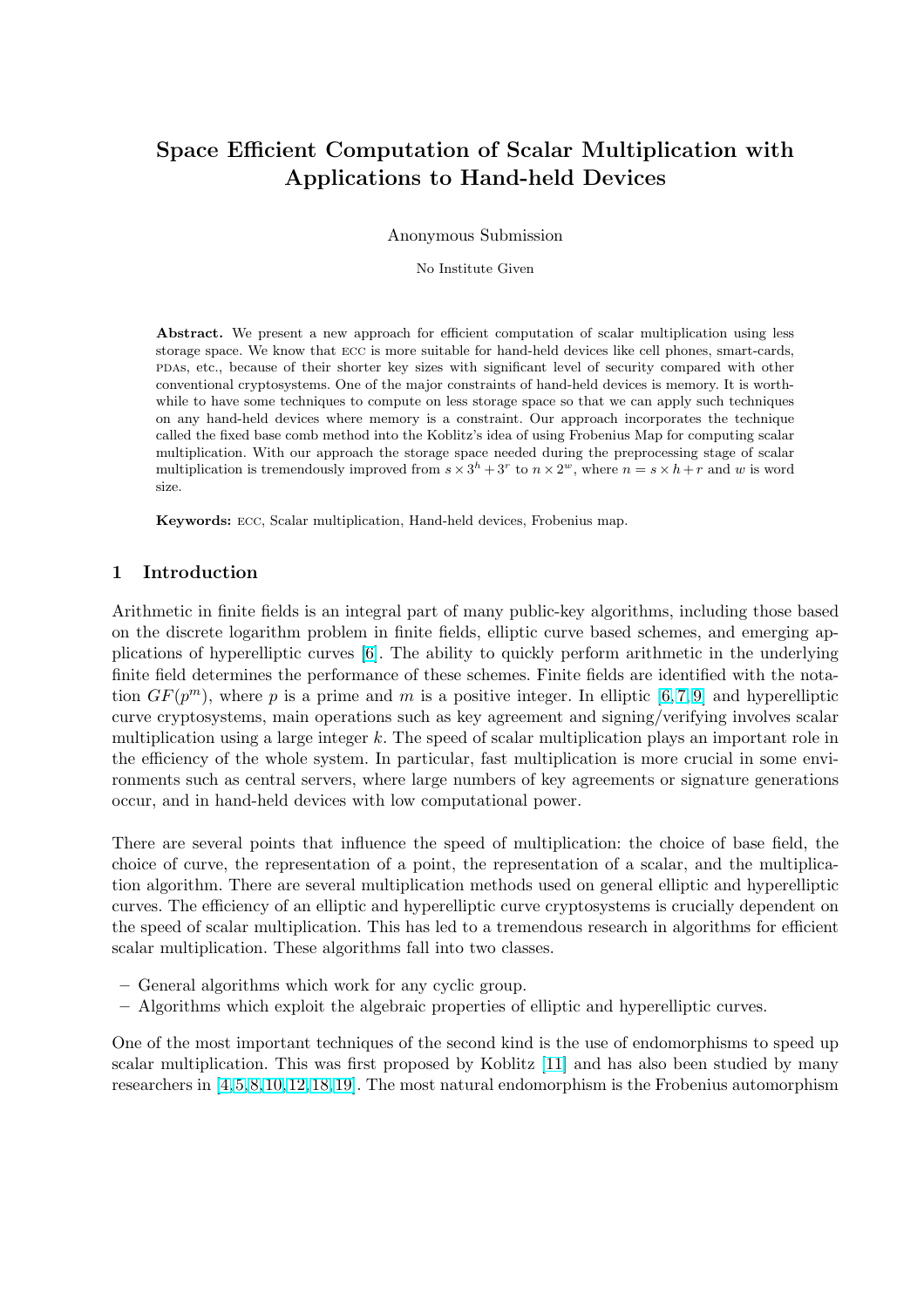and was initially proposed by Koblitz [11]. A series of research papers have resulted in the applicability of the Frobenius map technique to elliptic and hyperelliptic curves over any finite field [12]. In our work, we apply the fixed base comb technique to the Koblitz's idea of using Frobenius map for computing scalar multiplication, which results in tremendous improvement in the storage space needed to store the points during th[e pr](#page-9-0)eprocessing stage of scalar multiplication operation[. So](#page-9-0) that, our scheme is very applicable to any hand-held devices where memory is a constraint.

Let  $\mathbb{F}_q$  be the underlying field. The Frobenius map technique applies when q is a prime power (rather than a prime). The case  $p = 2$  has been explored extensively by the research community. Our algorithm applies to the case  $p > 2$ , for example Optimal Extension Fields [1, 2]. Optimal Extension Fields (OEFs) are finite fields of the form  $GF(p^m)$ ,  $p > 2$ , where p and m are chosen to match the underlying hardware. oefs, optimally utilizing the underlying hardware offer considerable advantage in software implementations of Elliptic curve cryptosystems. OEFs are special cases of prime power fields. In this paper, we mainly focus on space efficient comput[ation](#page-9-0) of scalar multiplication as an application to hand-held devices like cell phones, smart-cards, PDAs, etc. We know that one of the main constraints of hand-held devices is a limited memory. Our motivation is to come with techniques which can be used to compute scalar multiplication even on less storage space.

This paper is organized in the following manner. In Section 2, we present the basic material required. In Section 3, we give the detailed description of the Fixed base comb method which we incorporate appropriately into the idea of Frobenius automorphism. In Section 4, we present our approach of efficient computation of the scalar multiplication whereas in Section 5 we compare our approach with some of the already existing algorithms. Finally we give some conclusions and further directions of the work in Section 6.

## 2 Preliminaries

Here in this section we give some background material needed to understand the rest of the work. In our work, we use the term *point* repeatedly, which we will mean either a point on an elliptic curve or a reduced divisor of an hyperelliptic curve. The main operation for realizing elliptic and hyperelliptic curve cryptosystems is computing  $kP$ , where k is an integer and P is a point. This operation is called the scalar multiplication. Our focus, in this work, is to obtain space efficient algorithms for scalar multiplication for curves over  $GF(p^n)$  using Frobenius map.

## 2.1 Prime power fields

Binary fields  $GF(2^n)$  and prime fields  $GF(p)$  were considered as most attractive for software implementation of cryptographic applications. A special class of finite fields known as Optimal Extension Fields(OEFs) were proposed [14], where p and n were chosen appropriately to exploit the underlying hardware optimally for performance gain. An OEF is a finite field of the form  $GF(p^n)$ , where

- $p$  is a Pseudo-mersenne prime
- an irreducible binomial  $P(x) = x^n \omega$  $P(x) = x^n \omega$  $P(x) = x^n \omega$  exits over  $GF(p)$ .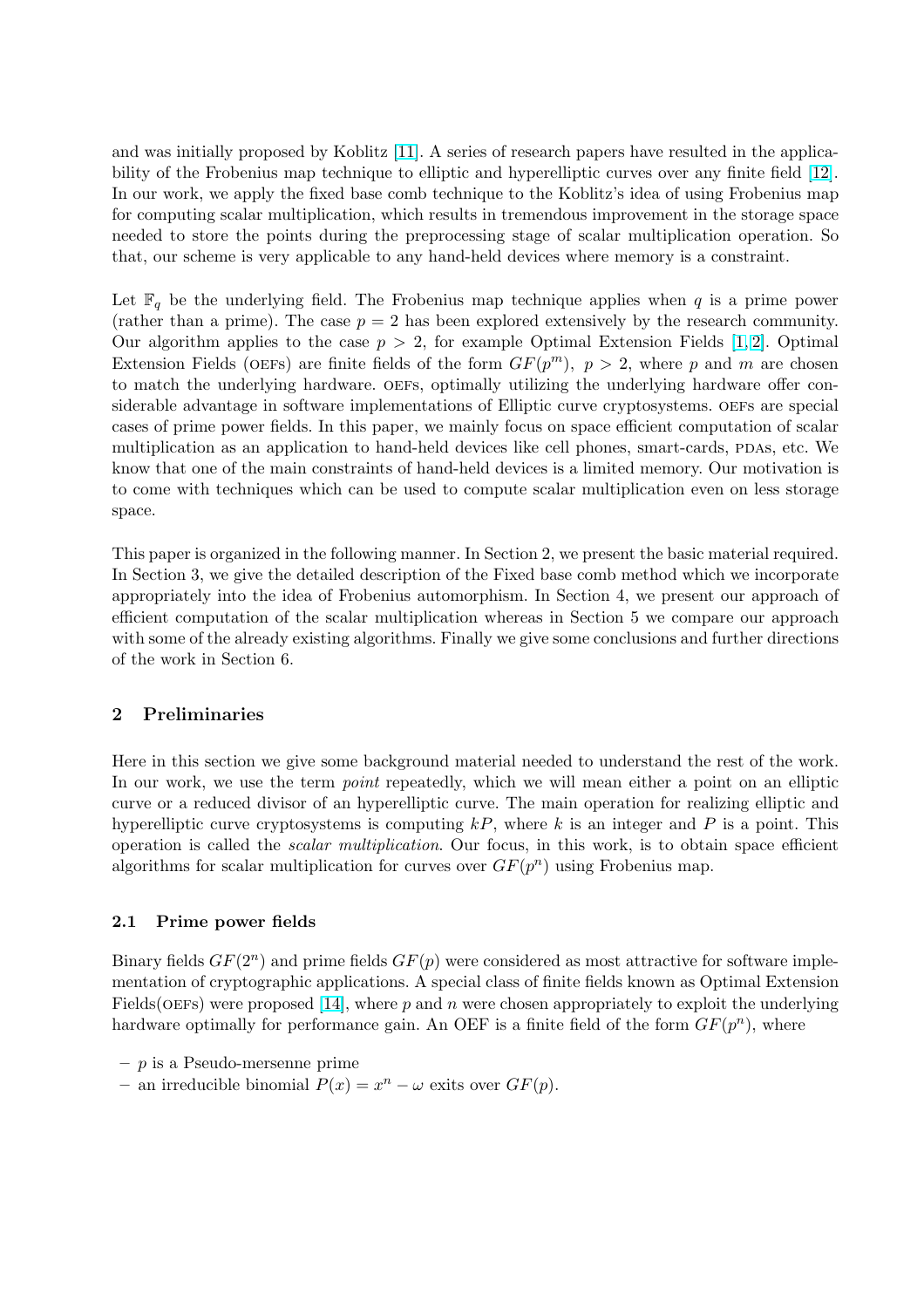The prime  $p$  is generally chosen to be very close to the word size of the processor, so that each machine word can accommodate one element of the subfield  $GF(p)$  and each element of the OEF  $GF(p^n)$ , can be accommodated in n words, with minimum wastage of memory. Also, OEFs allow efficient modular reduction for arithmetic in the extension field. The algorithms proposed in this work are suitable for the prime power fields of type  $GF(p^n)$ , which contains the OEFs as a subclass of it.

#### 2.2 Normal basis

A field  $\mathbb{F}_{q^n}$  is said to have a normal basis if it has a basis (over  $\mathbb{F}_q$ ) of the form  $\{\alpha, \alpha^q, \cdots, \alpha^{q^{n-1}}\}$ . Any element of the field can be represented as  $x = \sum_{i=0}^{n-1}$  $j=0$   $a_j \alpha^{q^j}$  or briefly as an ordered n-tuple  $x = (a_0, a_1, \dots, a_{n-1})$ . In the field  $\mathbb{F}_{q^n}$ , we have

$$
x^{q} = \left(\sum_{j=0}^{n-1} a_{j} \alpha^{q^{j}}\right)^{q} = \sum_{j=0}^{n-1} a_{j} \alpha^{q^{j+1}}.
$$

Thus if x is represented by the tuple  $(a_0, a_1, \dots, a_{n-1})$  then  $x^q$  is represented by  $(a_{n-1}, a_0, \dots, a_n)$  $a_{n-2}$ ), as  $\alpha^{q^n} = 1$ . With a normal basis representation of elements,  $x^q$  can be computed from x by a circular shift operation only. For further details on normal basis, interested reader can refer [13].

#### 2.3 Frobenius map

The Frobenius map  $[3, 20]$   $\phi : \mathbb{F}_{q^n} \to \mathbb{F}_{q^n}$  is an automorphism of  $\mathbb{F}_{q^n}$  and is defined as

$$
\phi(x) = x^q.
$$

The map is extended to points of an elliptic or hyperelliptic curve over  $\mathbb{F}_{q^n}$  in the following manner: A point of an ellipt[ic cur](#page-9-0)ve is represented using a pair of elements of  $\mathbb{F}_{q^n}$ ; similarly a reduced divisor of a hyperelliptic curve is represented using a tuple of elements of  $\mathbb{F}_{q^n}$ . An application of the Frobenius map to a point is to actually apply the map individually to the field elements which represent the point. We note that  $\phi^n$  is the identity map of  $\mathbb{F}_{q^n}$ . If the field  $\mathbb{F}_{q^n}$  is represented using a normal basis, then the computation of  $\phi(x)$  is "for free". Further, as observed in [18, 19], in the case  $q = 2$ , the Frobenius map is  $\phi(x) = x^2$  and hence can be computed using a field squaring which is a relatively cheap operation even if polynomial basis representation of elements is used.

#### 2.4 Scalar Multiplication using Frobenius map

Koblitz in [11], very first time suggested the use of Frobenius map to speed up scalar multiplication algorithm. Later on, this idea has been developed by different authors [5, 8, 10, 15, 17, 19]. Let q be a prime power,  $\mathbb{F}_q$  be the finite field of order q and  $\mathbb{F}_{q^n}$  an extension field of  $\mathbb{F}_q$ . Let C be the curve of genus g to be used for the cryptosystem and we consider the  $\mathbb{F}_{q^n}$ -rational points of C. Let  $\phi$  be the Froben[ius](#page-9-0) map from  $\mathbb{F}_{q^n}$  to  $\mathbb{F}_{q^n}$ . Let k be an integer, and P be a point on an elliptic curve or a reduced divisor of a [hyperelliptic](#page-9-0) [cur](#page-9-0)ve and we wish to compute  $kP$ . For hyperelliptic curves, it has been shown that the Frobenius map based method can be used over any field of finite characteristic.

The base  $\phi$ -expansion of k is  $\sum_{i=0}^{n-1} u_i \phi^i$ , where under reasonable assumptions each  $u_i$  is an integer in the range  $[-q^g, q^g]$ . It is possible to obtain the base- $\phi$  expansion of k [14].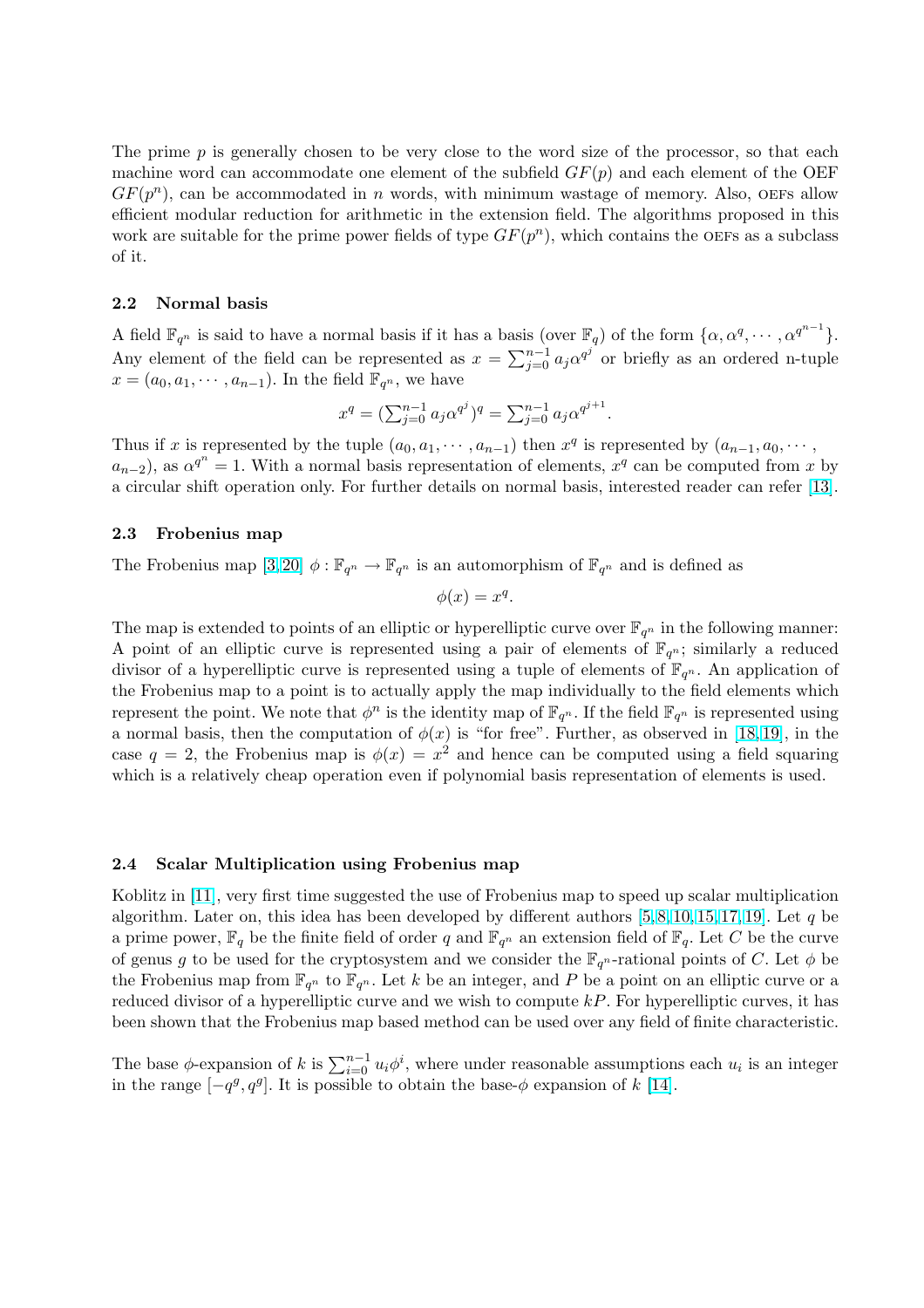Next we will define some additional parameters which will be required for the rest of the work in the paper.

 $- A = max[(|u_i|)]$ .  $- A = max[(\overline{u_i}])].$ <br>  $-$  For  $i \in \{0, 1, \cdots, n-1\}$  write  $|u_i| = \sum_{i=1}^A$  $_{j=0}^{A} u'_{i,j} 2^{j}$ , where  $u'_{i,j} \in \{0,1\}.$  $-u_{i,j} = \text{sgn}(u_i)u'_{i,j}$ , where  $\text{sgn}(u_i)$  is the sign of  $u_i$ .  $-$  For 0 ≤ *i* ≤ *n* − 1, define  $X_0 = X$  and  $X_i = φ^i(X_0) = φ^i(X)$ .

The expression  $kP$  can be written as

$$
kP = u_0 P_0 + u_1 P_1 + \dots + u_{n-1} P_{n-1}
$$
  
=  $(u_{0,0} 2^0 + u_{0,1} 2^1 + \dots + u_{0,A} 2^A) P_0$   
+  $(u_{1,0} 2^0 + u_{1,1} 2^1 + \dots + u_{1,A} 2^A) P_1$   
........  
+ $(u_{n-1,0} 2^0 + u_{n-1,1} 2^1 + \dots + u_{n-1,A} 2^A) P_{n-1}$ 

We consider this expression as a matrix of order  $n \times (A + 1)$ 

Now we will have a look into the several cases depending on the nature of the underlying field  $\mathbb{F}_p$ , where  $p = q^n$ .

- 1. When  $n = 1$  and p is prime : In this case, the above expression reduces to a single row. In this situation, the Frobenius map based technique does not really apply. Hence we will not consider this kind of fields in our work.
- **2. When**  $n > 1$ : In this case, the above expression will have more than one row and the Frobenius map technique can be applied. It will be convenient to divide this into two sub-cases.
	- If  $q = 2$ , the field is  $\mathbb{F}_{2^n}$  and the curves are the Binary Koblitz curves. In this case each  $u_i \in \{0, \pm 1\}$  and hence the above expression is actually a single column. This is the other extreme to case 1 above. In [18,19], the above expression is called the  $\phi$ -adic expansion of m.
	- If  $q > 2$ , then the above expression has a more square shape and again our algorithm offers improvements over existing algorithms.

Algorithm I: The Basic Approach

INPUT: Given an integer  $k = \sum_{i=0}^{n-1}$  $_{i=0}^{n-1}$   $u_i\phi^i$  and a point F OUTPUT: Compute kP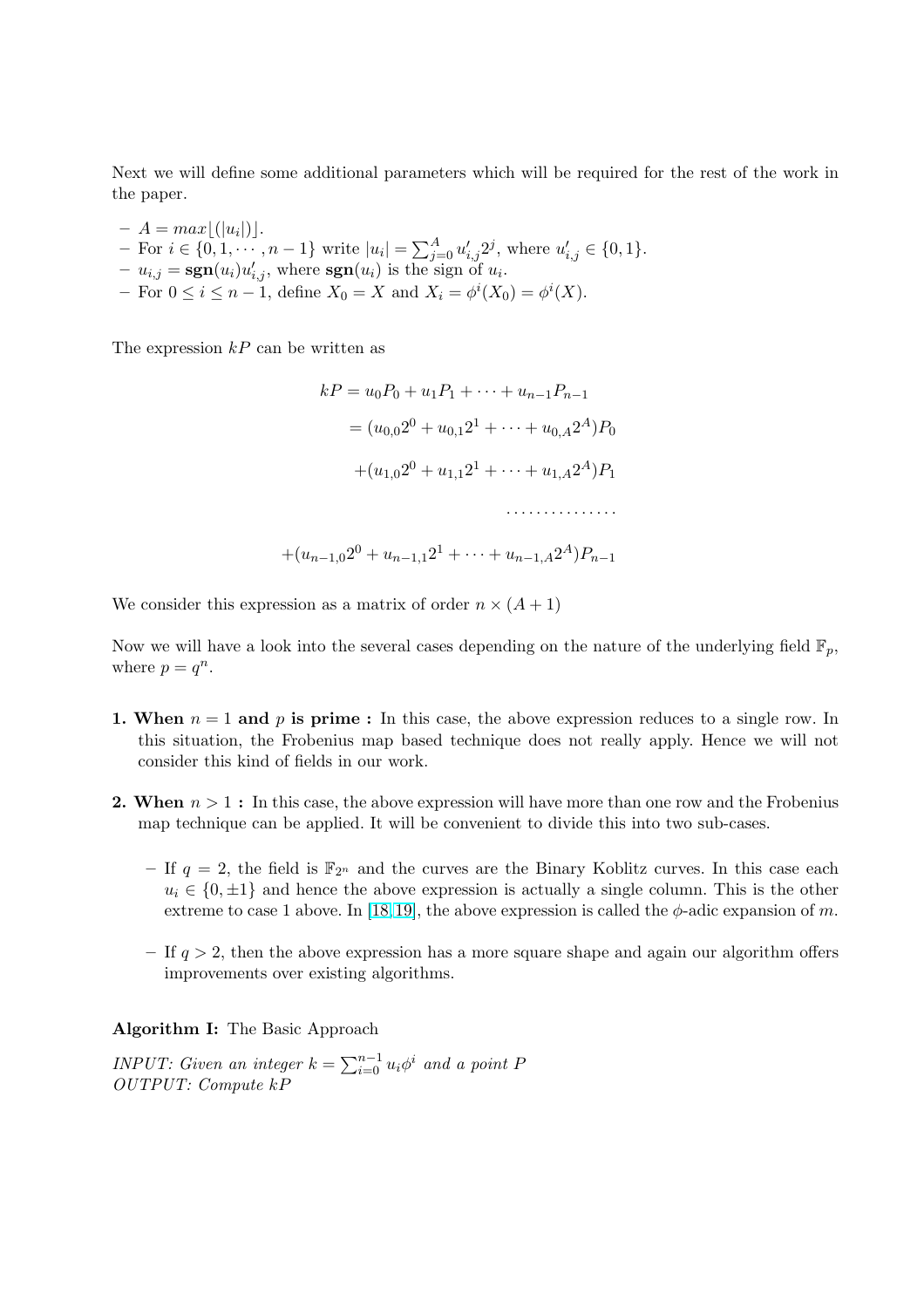1. for  $0 \leq i \leq n-1$  and  $0 \leq j \leq A$ , compute  $X_i$  and  $u_{i,j}$ 1.  $\int \frac{\partial F}{\partial t} \, dt \leq t \leq n^{-1}$ <br>2.  $\int \frac{\partial F}{\partial t} \, dt = \sum_{i=0}^{n-1}$  $_{i=0}^{n-1} u_{i,A} X_i$ 3. for  $j = A - 1$  downto 0 3. for  $y = A - 1$  abount b 0<br>4.  $Y = 2Y; Y = Y + \sum_{i=0}^{n-1}$  $_{i=0}^{n-1} u_{i,j} X_i$ 5. return Y

By using the above Algorithm I, we can compute the scalar multiplication kP by using  $n(A + 1)$ and A additions and doublings respectively. The expected running time of Algorithm I is  $((2^w 1)/2^w$ ) $d-1$ ) $A + (d-1)D$ .

## 3 Fixed-base Comb Method

In the fixed-based comb method  $[9]$ , the binary representation of k is first padded on the left with  $dw - A$  0s, and is then divided into w bit strings each of the same length  $d = [A/w]$  so that

$$
u_i = U^{w-1} \| \cdots \| U^1 \| U^0
$$
, for  $0 \le i \le n-1$ 

The bit strings  $U^j$  are written as rows of an exponent array

$$
\begin{bmatrix}\nU^0 \\
\vdots \\
U^{w'} \\
\vdots \\
U^{w-1}\n\end{bmatrix} = \begin{bmatrix}\nU_{d-1}^0 & \dots & U_0^0 \\
\vdots & \dots & \vdots \\
U_{d-1}^{w'} & \dots & U_0^{w'} \\
\vdots & \vdots & \ddots & \vdots \\
U_{d-1}^{w-1} & \dots & U_0^{w-1}\n\end{bmatrix}
$$

$$
= \begin{bmatrix} U_{d-1} & \dots & U_0 \\ \vdots & \dots & \vdots \\ U_{(w'+1)d-1} & \dots & U_{w'd} \\ \vdots & \dots & \vdots \\ U_{wd-1} & \dots & U_{(w-1)d} \end{bmatrix}
$$

where  $U_l$  is the  $l^{th}$  bit of  $u_i$  and whose columns are then processed one at a time. In order to accelerate the computation, the points

$$
[a_{w-1}, \cdots, a_2, a_1, a_0]P = a_{w-1}2^{(w-1)d}P + \cdots + a_22^{2d}P + a_12^dP + a_0P
$$

are precomputed for all possible bit strings  $(a_{w-1}, \dots, a_1, a_0)$ .

Algorithm II: Fixed-base comb method for point multiplication

INPUT: Given an integer k, word size  $w, d = [A/w], u_i = (u_{i,A}, \dots, u_{i,1}, u_{i,0})_2, P \in E(\mathbb{F}_q)$ OUTPUT: Compute kP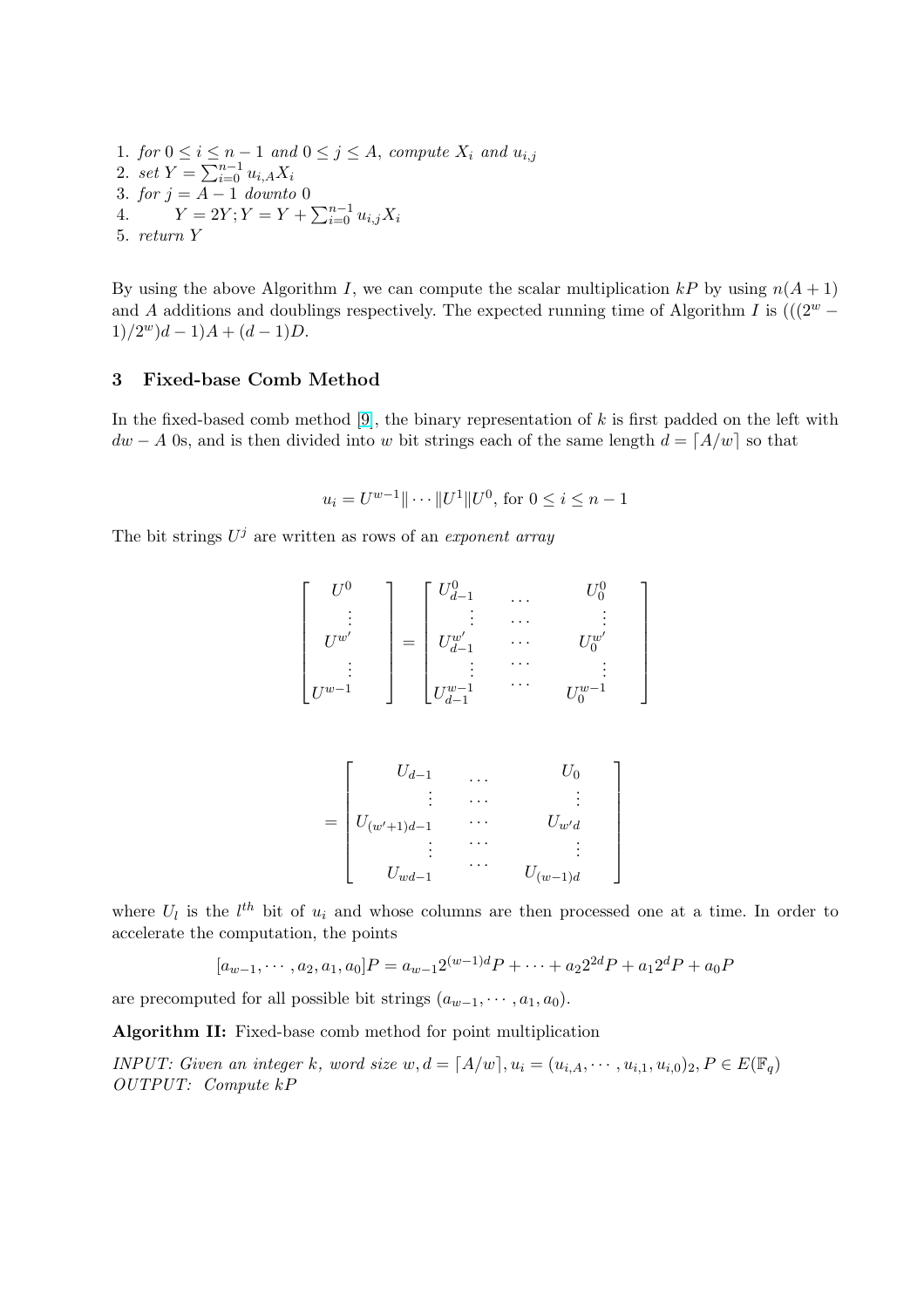- 1. precomputation: compute  $[a_{w-1}, \cdots, a_1, a_0]$  for all bit strings  $(a_{w-1}, \cdots, a_1, a_0)$  of length w
- 2. Add 0s on the left of k if necessary, write  $k = U^{w-1} \| \cdots \| U^1 \| U^0$ , where each  $U^j$  is a bit string of length d. Let  $U_i^j$  $i$  denote the i<sup>th</sup> bit of  $U^j$
- 3.  $Q \leftarrow \infty$
- 4. for i from  $d-1$  downto 0 do (a)  $Q \leftarrow 2Q$ (b)  $Q \leftarrow Q + [U_i^{w-1}, \cdots, U_i^1, U_i^0]F$ 5. return Q

We know that the expected running time of Algorithm  $I$  is

$$
(((2^w - 1)/2^w)d - 1)A + (d - 1)D
$$

If we treat  $(2^w-1)/2^w \approx 1$ , then we can compute the scalar multiplication kP with d-1 additions and  $d-1$  doublings by using the Algorithm II. But, this approach will require precomputation and hence will occupy  $2^w$  storage space, where w is the word size. Whereas in the Algorithm I, no precomputations are needed.

### 4 Our New Approach

Here in this section, we explain our new approach for computing scalar multiplication by applying the concept of fixed base comb to Koblitz's idea of using Frobenius map. Given an integer k and a point  $P$ , we have to compute  $kP$ .

We will define

$$
kP = u_0P_0 + u_1P_1 + \dots + u_{n-1}P_{n-1}
$$

where  $P_0 = P$  and  $P_i = \phi^i(P)$ , which require n Frobenius map computations. Each  $u_i$  is an integer in the interval  $[-q^g, q^g]$ . It is possible to obtain the base- $\phi$  expansion of k. We will compute each  $u_iP_i$ , for  $0 \leq i \leq n-1$ , separately. Finally with  $n-1$  additions we can obtain the scalar multiplication kP.

Now we will give the algorithm to compute  $u_iP_i \forall i$ .

#### Algorithm III: Sub-Algorithm

INPUT: Given  $u_i$  and  $P_i$  {here subscript i is used for notational consistency} OUTPUT: Compute  $u_iP_i$ 

- 1. precomputation: compute  $[a_{w-1}, \cdots, a_1, a_0]P_i$ , for all bit strings  $(a_{w-1}, \cdots, a_1, a_0)$  of length w
- 2. by padding  $u_i$  on the left with 0s if necessary, write  $u_i = U^{w-1} \| \cdots \| U^1 \| U^0$ , where each  $U^j$  is a bit string of length d. Let  $U_l^j$  $l_l^j$  denote the  $l^{th}$  bit of  $U^j$
- 3.  $Q \leftarrow \infty$
- 4. for l from  $d-1$  downto 0 do
	- (a)  $Q \leftarrow 2Q$
	- (b)  $Q \leftarrow Q + [U_l^{w-1}]$  $U_l^{w-1}, \cdots, U_l^1, U_l^0]P_i$
- 5. return Q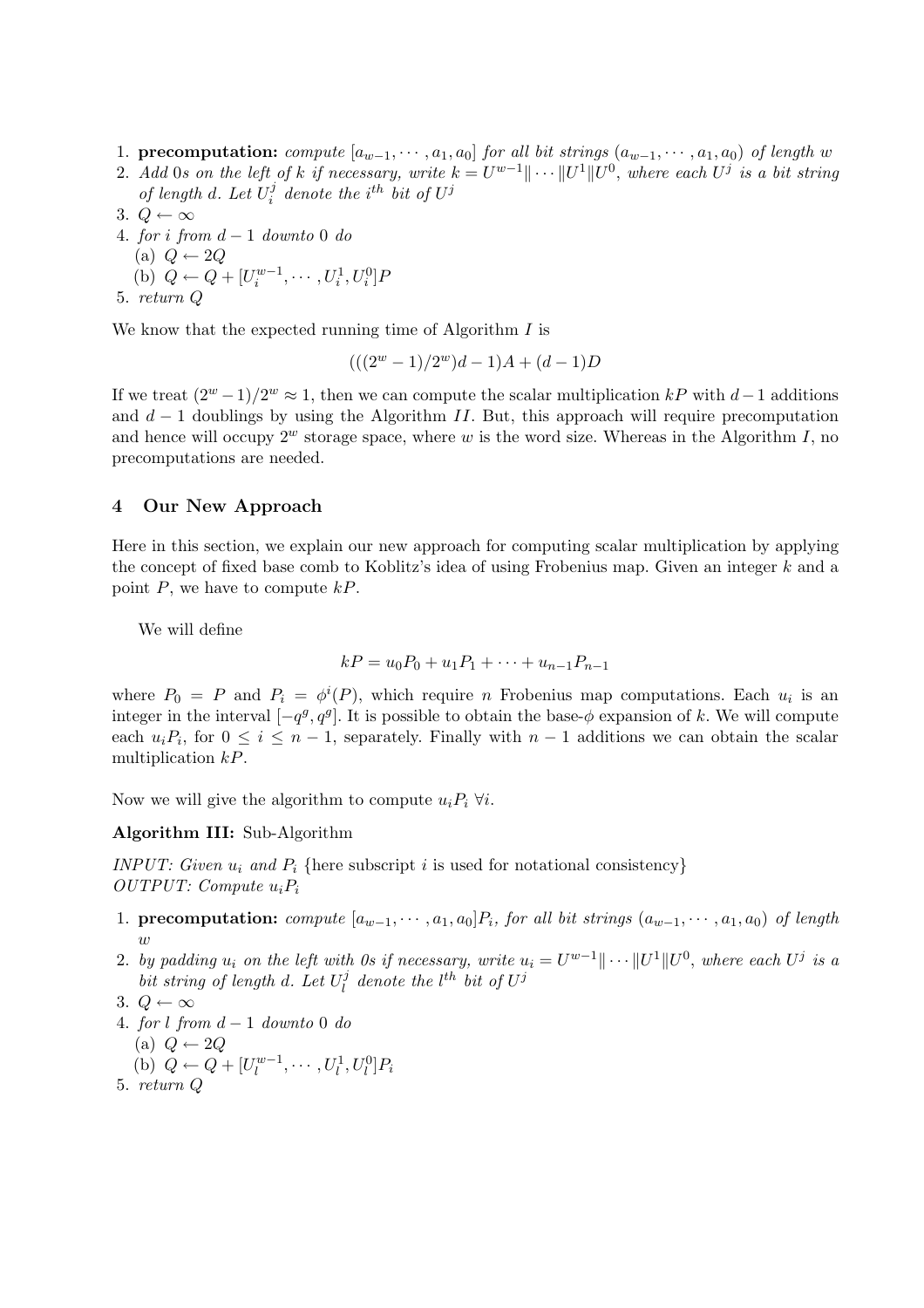Here  $d = [A/w]$ , where A is the maximum number of bits used to represent any  $u_i, 0 \le i \le n - 1$ . In Algorithm III, the precomputation step will require  $2^w$  points to be stored. This algorithm will take  $(((2^w - 1)/2^w)d - 1)$  additions and  $d - 1$  doubles. Here in Algorithm III, we are computing only one component of the kP representation. This is to be repeated n times and finally with  $n-1$ additions we will get the required scalar multiplication kP.

Here we will give the generalized algorithm for computing scalar multiplication.

Algorithm IV: Scalar Multiplication Algorithm

INPUT: Given k and P OUTPUT: Compute kP

- 1. precompute  $P_i$  for  $0 \le i \le n-1$  using Frobenius map.
- 2. for i from 0 to  $n-1$  do
	- (a) compute  $u_iP_i$  using Algorithm III
	- (b)  $sum = sum + Q_i$
- 3.  $Q \leftarrow sum$
- 4. return Q

We will consider  $(2^w - 1)/2^w \approx 1$ . Then the algorithm IV requires nd additions and  $n(d-1)$ doublings. Total storage space required is  $n \times 2^w$ .

## 5 Comparisons with Existing Approaches

Recently in [14, 16], the authors have given a new table look-up method for computing the scalar multiplication using Frobenius map. They have computed the scalar multiplication using A additions and A doublings, but during the precomputation stage their approach requires the huge storage space to store  $3<sup>n</sup>$  points, which is not ideal to implement such schemes in hand-held devices where mem[ory is a](#page-9-0) constraint. Even for moderate values of  $n$ , huge amount of storage space is needed to store  $3^n$  points. To minimize this problem, the authors in [14, 16] have introduced the smaller table look-up methods. By this approach, the number of points to be stored has been reduced from  $3^n$  points to  $s \times 3^h + 3^r$ , where  $n = s \times h + r$ , which requires significantly less storage space compared with the storage space needed to store  $3<sup>n</sup>$  points. But the number of additions increased from A to  $(s + 1)A$ , whereas the number of doublings remai[n the s](#page-9-0)ame.

We argue that even with the smaller table look-ups, the amount of storage space needed to store the points during the preprocessing stage is significantly high. To alleviate this problem to maximum extent possible, we have come up with a new approach, by which it is sufficient to store only  $n \times 2^w$ points. From this it is clear that our approach minimizes the storage space significantly during the preprocessing stage of scalar multiplication over elliptic curve, and so is applicable to any handheld devices where memory is a constraint. In our approach, we use the fixed-base comb method to compute each  $u_iP_i$  for  $0 \leq i \leq n-1$ . Where

$$
kP = u_0P_0 + u_1P_1 + \dots + u_{n-1}P_{n-1}.
$$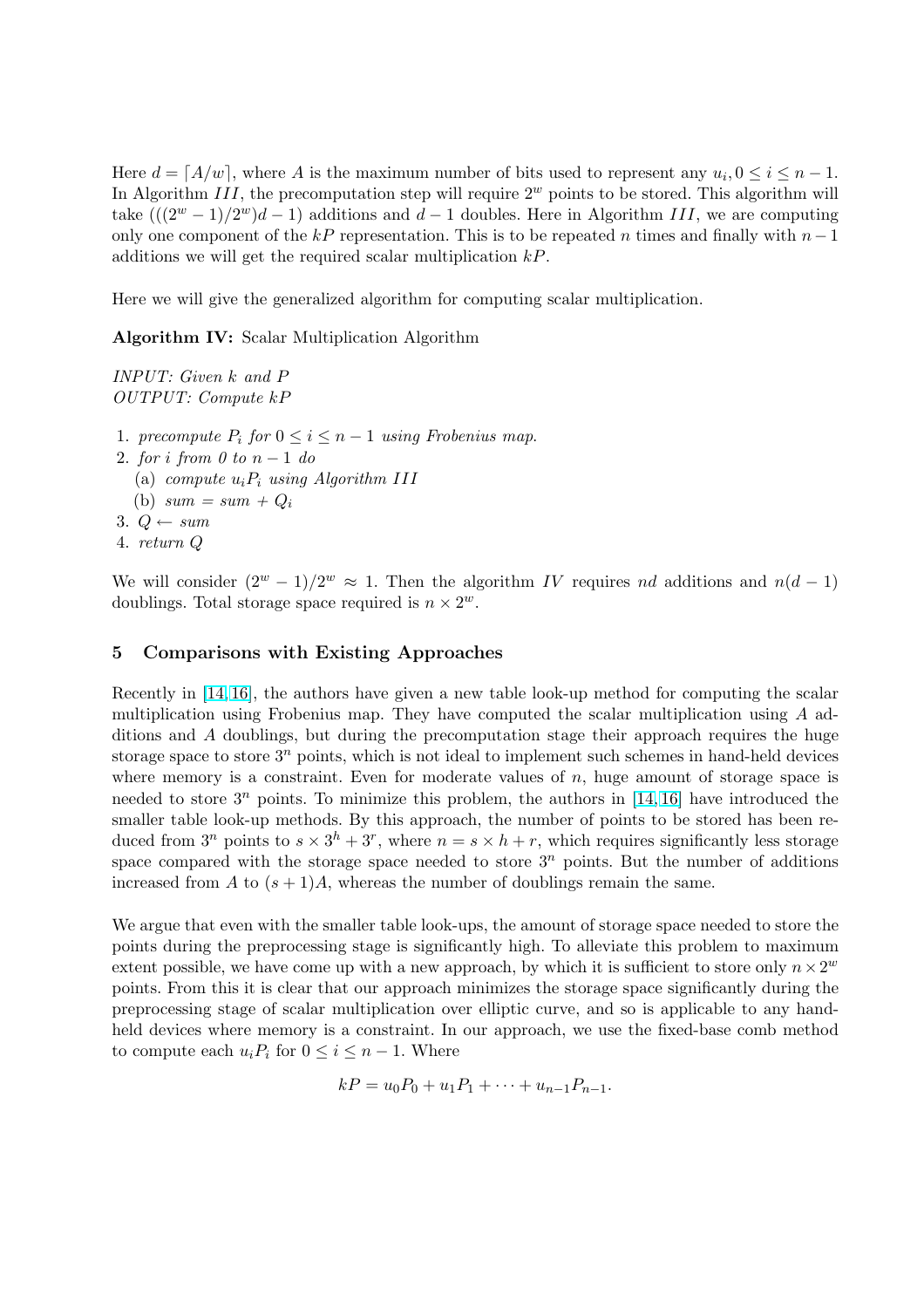By doing so, we can compute the scalar multiplication using nd additions and  $n(d-1)$  doublings. Whereas during the precomputation stage we need storage space to store  $n \times 2^w$  points only, where  $w$  is the word size. In our approach, the amount of storage space needed during the preprocessing stage is significantly improved over the amount of storage needed during the preprocessing stage in the existing approaches [16].

Here we analyze and highlight the results of our approach to compute scalar multiplication with those of the existing schemes by means of graphs. In both the following graphs, x-axis represents word sizes and y-axis repre[sen](#page-9-0)ts the number of points. Figures  $1(a)$  and  $2(a)$  are the results of our scheme whereas Figures  $1(b)$  and  $2(b)$  are the results of the existing approach.



Fig. 1. For the case  $w = h$ , where w is word size, the amount of storage space needed to store  $n \times 2^w$  points is much lesser than the amount of storage space needed to store  $s \times 3^h + 3^r$  points. In this case the number of additions remains the same whereas the number of doublings increased by  $n/w$  times, and we claim that this order of increase in the number of doublings is not so significant.

For the case  $w > h$ , our approach will take slightly more storage space, and we will get moderate improvement over the number of additions and doublings required. Its quite unlikely to occur this case as the word size w is much lesser than the size of h for the scalar k.

## 6 Conclusions

The efficient implementation of most of the elliptic and hyperelliptic curve cryptographic schemes is based on the efficient computation of  $kP$  for a given k, and a point P. We have improved the storage space required during the preprocessing stage of scalar multiplication operation significantly by applying the concept of fixed base comb to the Koblitz's idea of using Frobenius map for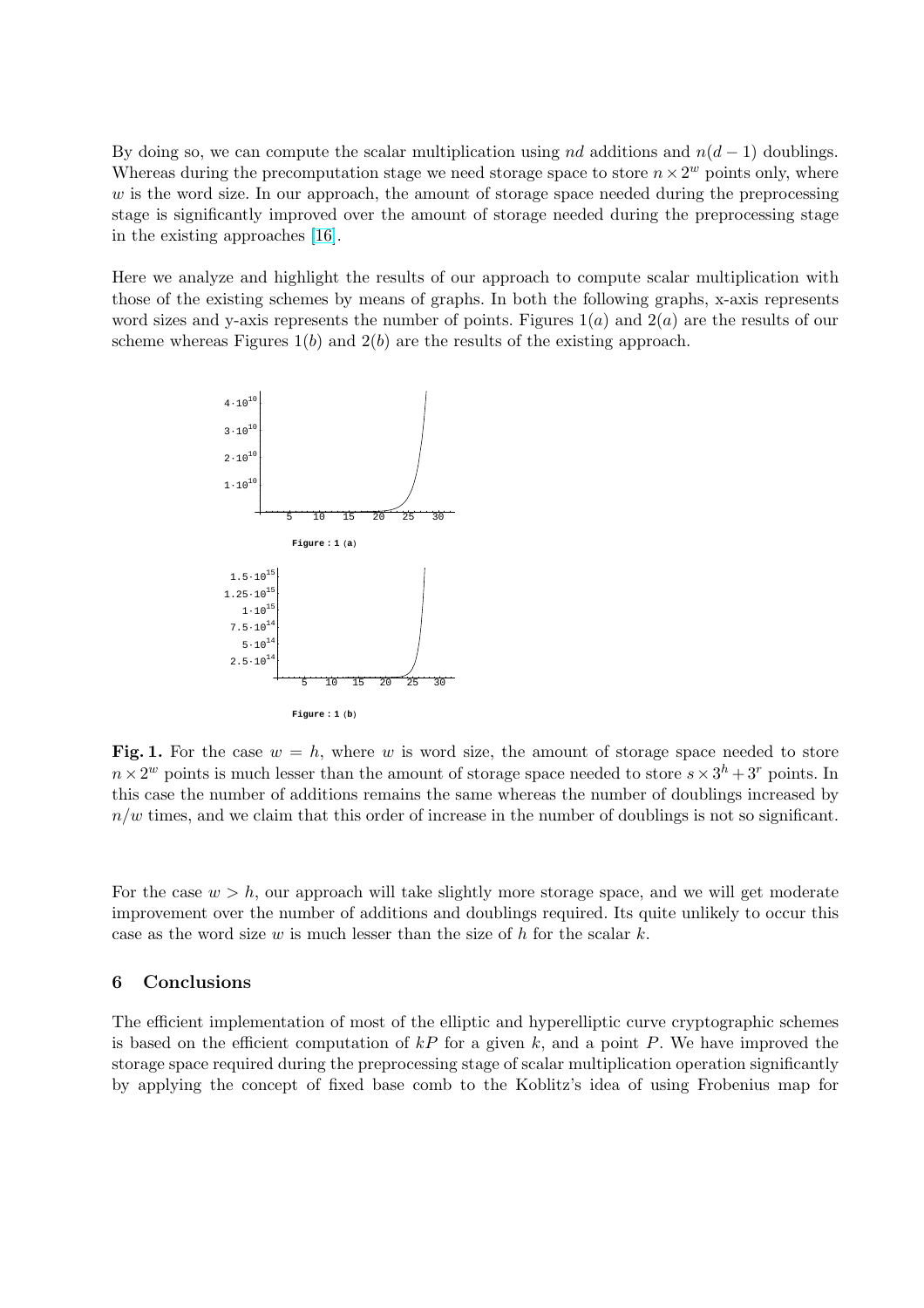

Fig. 2. For the case  $w < h$ , where w is word size, the amount of storage space needed to store  $n \times 2^w$  points is much smaller than the amount of storage space needed to store  $s \times 3^h + 3^r$ . In this case the number of additions slightly increased whereas the order of increase in the number of doubles remains the same to that of case 1.

computing scalar multiplication. By this approach, we obtain the improvement in storage space from  $s \times 3^h + 3^r$  to  $n \times 2^w$ , where  $n = s \times h + r$ . Because of such a tremendous improvement in storage space, we can easily incorporate our scheme in any hand-held devices where memory is a constraint.